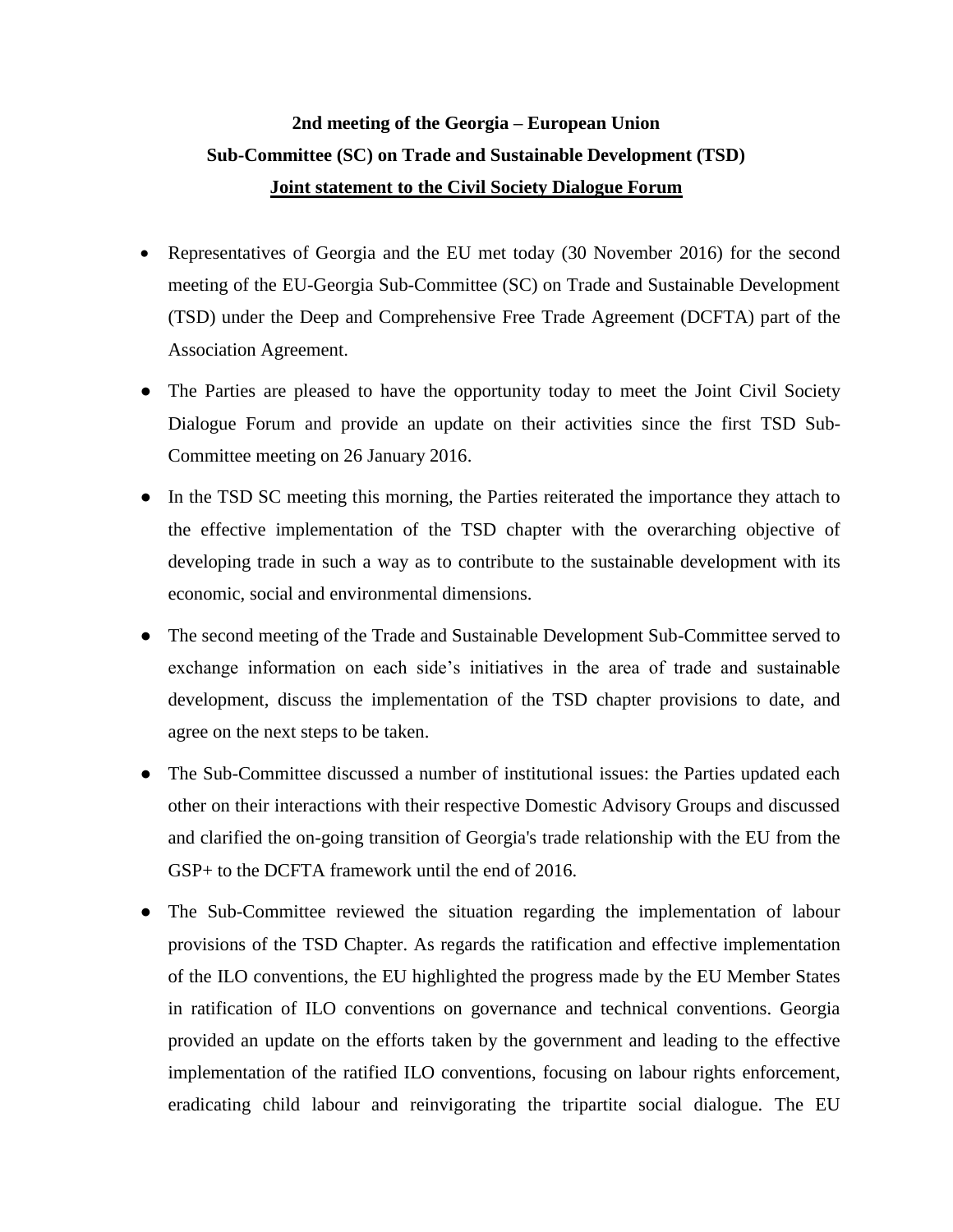welcomed the efforts and progress by the Georgian government and encouraged further actions including the ratification of the ILO conventions such as Convention C144 (Tripartite consultations) and strengthening the legal framework for child labour and labour rights enforcement (regulating the scope of supervision responsibility and labour inspectors' powers in line with ILO principles). The EU also highlighted support it is providing to ILO to help Georgia build-up technical expertise and reinforce social dialogue. The Parties agreed on the importance of discussion on labour issues and the need for gradual strengthening and implementation of labour legislation.

- The Sub-Committee reviewed the state of play concerning the **environmental provisions** of the TSD Chapter, including the effective implementation of multilateral environmental agreements and joint efforts and cooperation to support the multilateral environmental governance. The Parties congratulated each other on the excellent cooperation and joint efforts within the framework of CITES, and Georgia's increased role in the European region. They discussed further efforts taken by Georgia for more effective enforcement of CITES. The EU welcomed Georgia's draft Environmental Assessment Code and encouraged its swift adoption, as well as Georgia becoming a party to Espoo convention on Environmental Impact Assessment in a Transboundary Context and the Strategic Environmental Assessment Protocol. The Convention on Biodiversity (CBD), and the Basel, Rotterdam and Stockholm Conventions and Minamata Conventions were also discussed. The Parties agreed to cooperate closely in the framework of these MEAs.
- The Parties exchanged information on their respective domestic policies relevant to the TSD chapter objectives of sustainable forest management and trade in forest products, namely Georgia's new Forest Code and the EU's Timber Regulation. The Parties discussed the ENPI FLEG programme, promoting bilateral cooperation in legally-sourced forestry products, ending in 2016.
- Regarding **climate change,** both Parties have signed the Paris Agreement. The EU encouraged Georgia to ratify it as soon as possible and shared some of the challenges in implementation and steps that the EU is taking to achieve its implementation targets. The EU congratulated Georgia on its membership of the Energy Community. The EU offered to share experience in the area of energy savings and energy security which can be gained from greater energy efficiency. The EU also enquired regarding progress on the Low